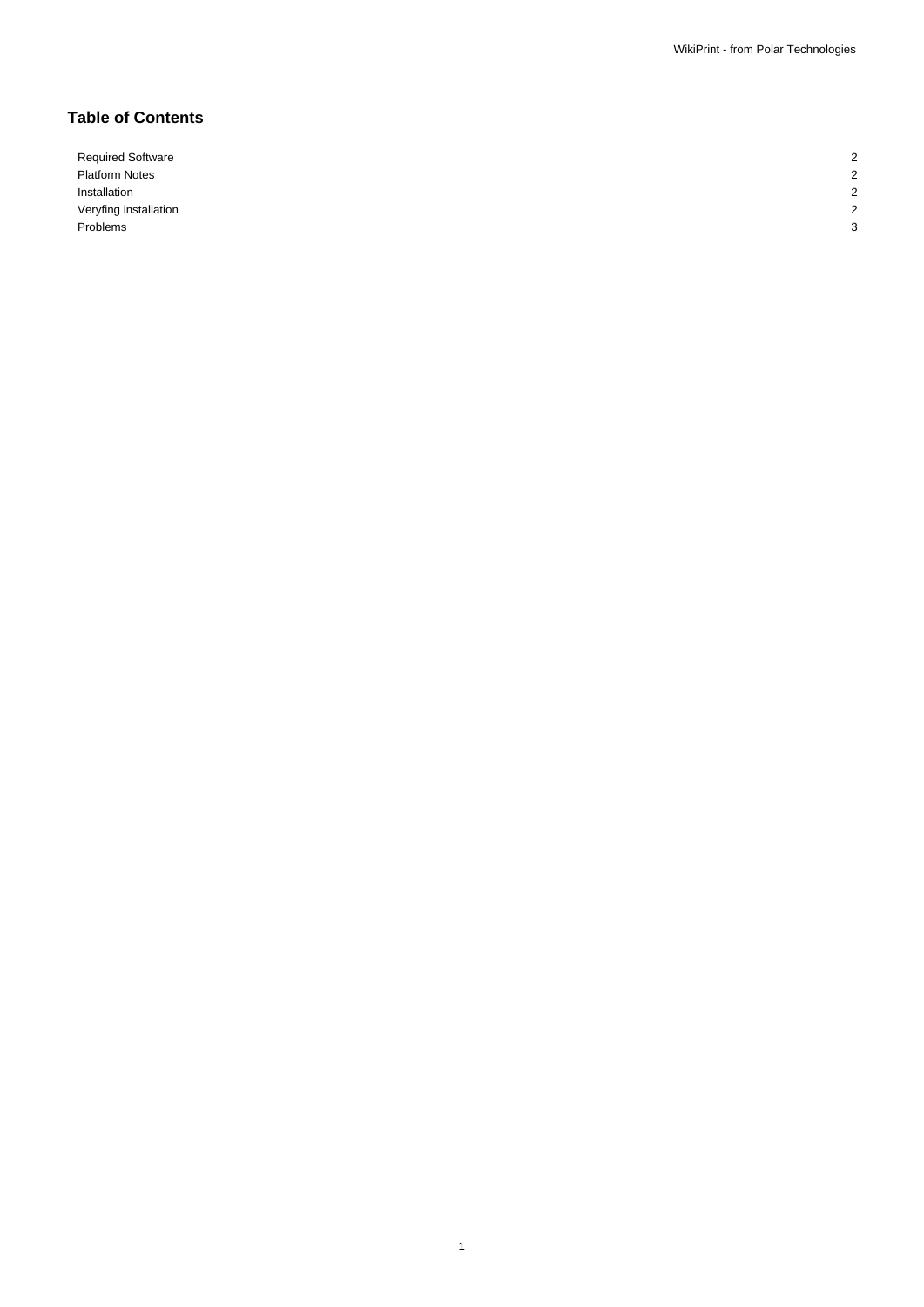WRF4G can be installed in any Linux Computer. It provides the services needed to prepare, run and monitor experiments and it can manage many computing resources and use them at the same time to run different simulations of a WRF experiment.

Although in the following examples we will use the same computer to manage the experiments and to run them, usually scientists use a computer to prepare and manage the experiments (where WRF4G has to be installed) and different computing resources to run them (PBS or SGE Clusters, HPC infrastructures, stand-alone servers). We call **User Interface (UI)** to the computer where WRF4G is installed and **computing resources (CR)** to the nodes where a WRF experiment can run. In the following experiments the Computer where the UI role is installed will act as CR.

#### **Required Software**

WRF4G need the following software preinstalled both in the UI and the CR:

- **x86\_64 Linux**
- **Python**, version  $>= 2.4$  and  $< 3.0$ .
- **MySQLdb**: Ubuntu: sudo apt-get install python-mysqldb. Centos/RHEL: yum install MySQL-python

### **Platform Notes**

WRF4G has been run only in 64bits platforms. Currently has been tested under the following O.S.:

- **Ubuntu 10.04 and 11.04**: No known issues.
- **Centos 5**: No known issues.
- **Debian 6.0**: No known issues.

#### **Installation**

Download and unpack the distribution file [?WRF4G.tar.gz](http://meteo.macc.unican.es/work/WRF4G.tar.gz) to the installation directory, for example your \$HOME directory.

```
cd $WRF4G_INSTALL_PATH (i.e cd $HOME)
wget http://meteo.macc.unican.es/work/WRF4G.tar.gz
tar xzvf WRF4G.tar.gz
```
• Setup the WRF4G user environment. (To avoid typing the export command every time you want to use WRF4G, it is advisable to copy this line in \$HOME/.bashrc)

```
export WRF4G_LOCATION=$WRF4G_INSTALL_PATH/WRF4G
export PATH=$WRF4G_LOCATION/bin:$GW_LOCATION/bin:$PATH
```
### **Veryfing installation**

A video with the main steps can be downloaded from [?here](http://meteo.macc.unican.es/work/WRF4Gdemo.mpeg)

• Start the WRF4G Framework. This command will start the services needed by WRF4G to run.

| 'wrf4g_framework start |  |  |
|------------------------|--|--|
|                        |  |  |

• List the computing resources available.

|                                 |             | \$ ~/wrf4g\$ wrf4g_resources |               |  |           |           |                 |            |
|---------------------------------|-------------|------------------------------|---------------|--|-----------|-----------|-----------------|------------|
|                                 | HID PRIO OS |                              | ARCH MHZ %CPU |  | MEM(F/T)  | DISK(F/T) | $N(U/F/T)$ LRMS | HOSTNAME   |
| $\begin{matrix} 0 \end{matrix}$ |             | GNU/Linux2.6.32 unkno 1000   |               |  | 1822/3270 | 2139/8662 | $0/1/1$ FORK    | mycomputer |

• Launch the test experiment in the machine where WRF4G is installed:

• Go to the folder where the experiment configuration files are located:

cd \$WRF4G\_LOCATION/experiments/single/testc

• Prepare and submit the experiment: